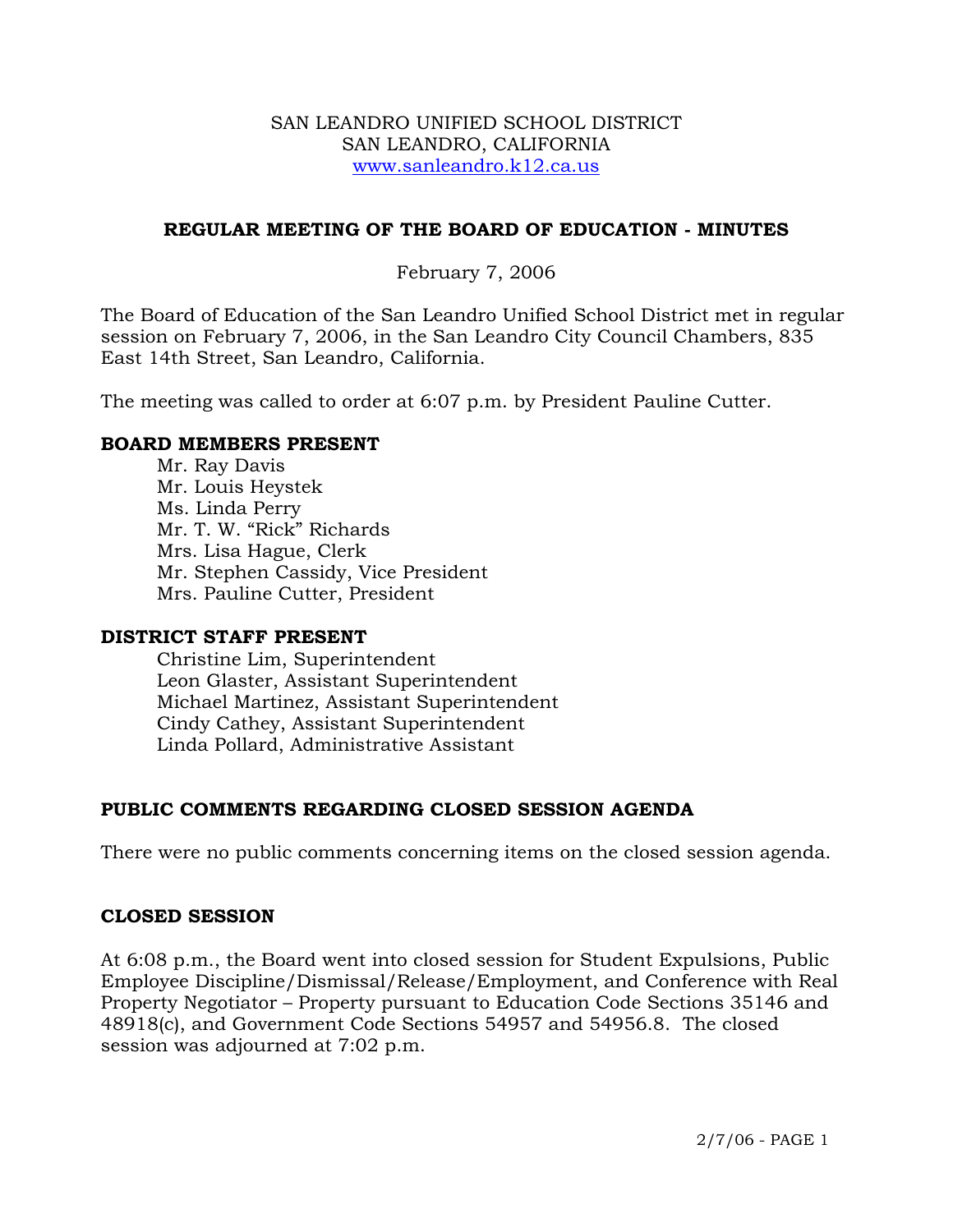The Board returned to open session at 7:12 p.m. with the Pledge of Allegiance to the Flag. President Cutter said the Board had been in closed session and no action was taken.

President Cutter announced that Consent Item 3.9-C, Apprenticeship Agreement between San Leandro Unified School District and the Associated Builders and Contractors, was being pulled from the agenda.

# **APPROVAL OF AGENDA**

On a motion made by Ms. Perry and seconded by Mr. Davis, the Board approved the agenda for the regular meeting of February 7, 2006, with the exception of Consent Item 3.9-C, by a 7-0 vote.

**REPORTS** Student Representatives' Reports – San Leandro High School student representative Alison Zhao updated the Board on activities at the high school including campus Beautification Day, February 4, where there were over eighty-five volunteers. The next Beautification Day will be February 25 and all is invited. Jostens will be taking cap and gowns orders. Open House will be February 9 with presentations in the gym at 6 p.m.; classroom visits will follow at 7 p.m. Performances of *Suessical* will be April 28, 29, May 5, 6. The California High School Exit Exam, (CAHSEE) for eleventh and twelfth graders will be February 14 and 15; Senior Bowling night; and ROP tours for tenth graders. African American Career Day will be February 23rd, with over forty guest speakers. Ms. Zhao hoped all the Board members would be able to attend in the morning. Raymond Holton and Tony Chan were National Merit Finalists; Jamil Handler, Damian Owens, Niko Herron have committed to Fresno State, and Pernell "Scotty" Cordier has committed to Cal Poly San Luis Obispo on football scholarships. Freshmen are selling candygrams and ASB are selling Valentine balloons.

# **PRESENTATIONS**

- \* President Cutter announced that Kristin Earnest was named Eden Area Regional Occupational Program (ROP) "Student of the Month" for January 2006 in Health Careers. A Certificate of Commendation will be sent to the school, as she was not in attendance.
- \* Assistant Superintendent of Business, Leon Glaster, presented a brief analysis of the Governor's January budget and the impact on the District budget. Referring to School Services of California's *"A Summary Analysis of the Governor's Proposed 2006-07 State Budget for California's Schools*, Mr. Glaster highlighted a few of the proposed increases in unrestricted funding for 2006-07 including COLA, Deficit Reduction,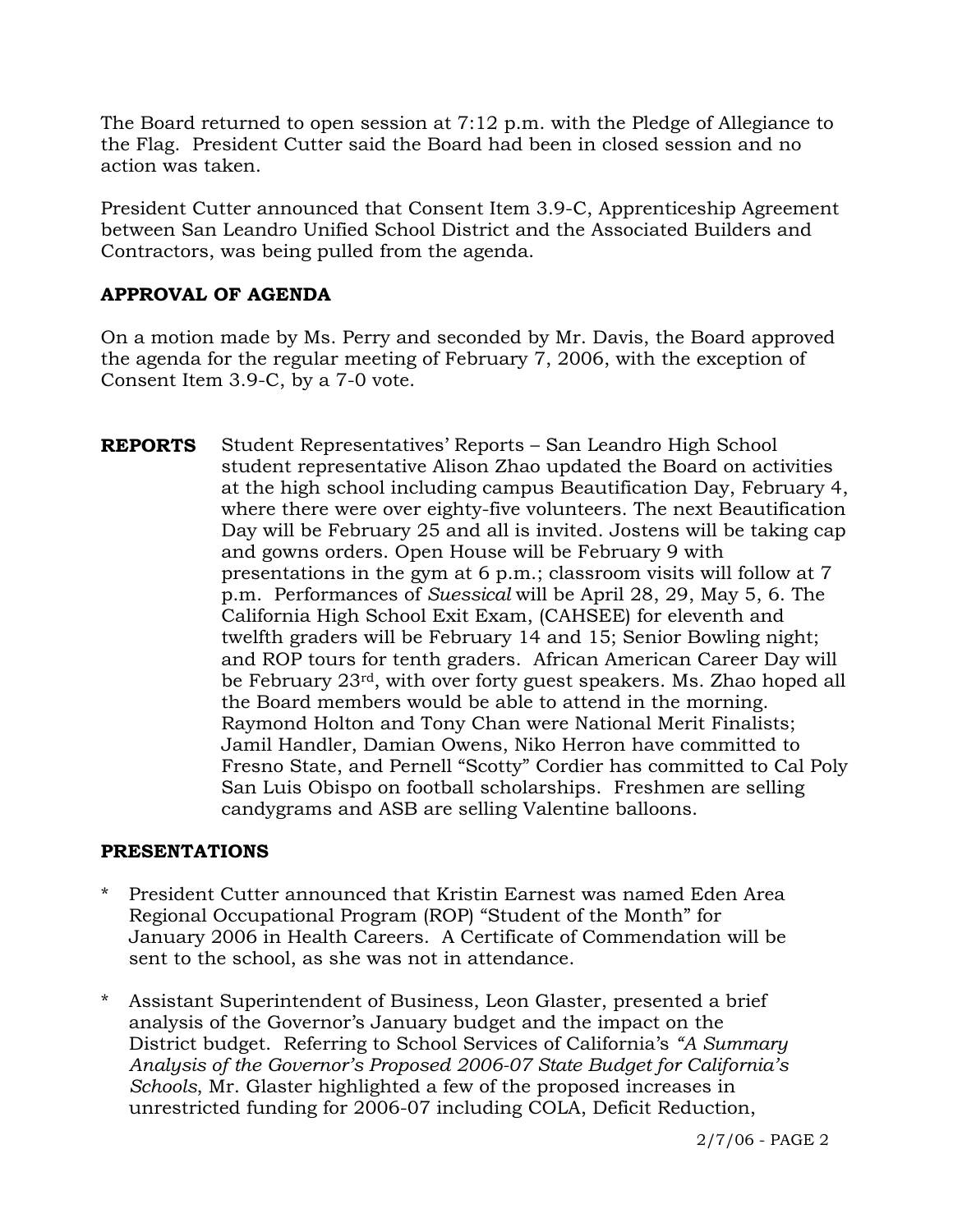Equalization, and Mandated Reimbursement. He explained that while it looked like a great budget, he would not be highlighting any of the major new proposals as this time as there were some major pitfalls in terms of funding; however, the District would be continuing to move forward very cautiously in terms of all of the financial decisions impacting the schools.

# **PUBLIC TESTIMONY ON NON-AGENDA ITEMS**

The following Roosevelt Elementary School parents voiced their concerns to the Board regarding the "Safe Space" Poster:

- Catherine Luce thanked the Board for reconsidering posting the Safe Space poster at the elementary school level. While she felt that it was important that elementary students be trained to be respectful, honor one another, and appreciate other people's values, Ms. Luce didn't want the District to move too fast and possibly overlook any proven successful programs that had already been implemented in other County schools.
- Scott Rennie was concerned about the age appropriateness of the poster and being displayed at the elementary level as it was currently designed. He also felt that the decision-making process lacked parent involvement and requested that the information, which staff would be basing their recommendation, be made available to parents prior to the February 22 so that parents would be able to participate in a meaningful way. He was also dismayed about staff's reaction to parent concerns and felt that it was very important that staff not prejudge those concerns.
- Kristin Porter felt that is was very important to promote tolerance and teach acceptance in the schools, and supported Board's and District's efforts to reduce anger, harassment, and hate in the schools. She felt it was important to begin to normalize diversity and other family arrangements at the elementary level beginning with age-appropriate discussions and would like to be part of those discussions.

Mel Switzer from the Alameda County Electrical Apprenticeship, located in San Leandro, addressed the Board with respect to the Apprenticeship Agreement between San Leandro Unified and the Associated Builders and Contractors, which had been pulled from the agenda. He extended an invitation to the Board to visit their facility, which included 200 apprentices (many of them from San Leandro), and give them an opportunity to discuss the possibility of their group participating in the Adult School apprenticeship program.

Billy Campbell commended Superintendent Lim for her support in improving communication with the custodial staff, and through the efforts of District staff, 99 percent of the custodian's email was up and running.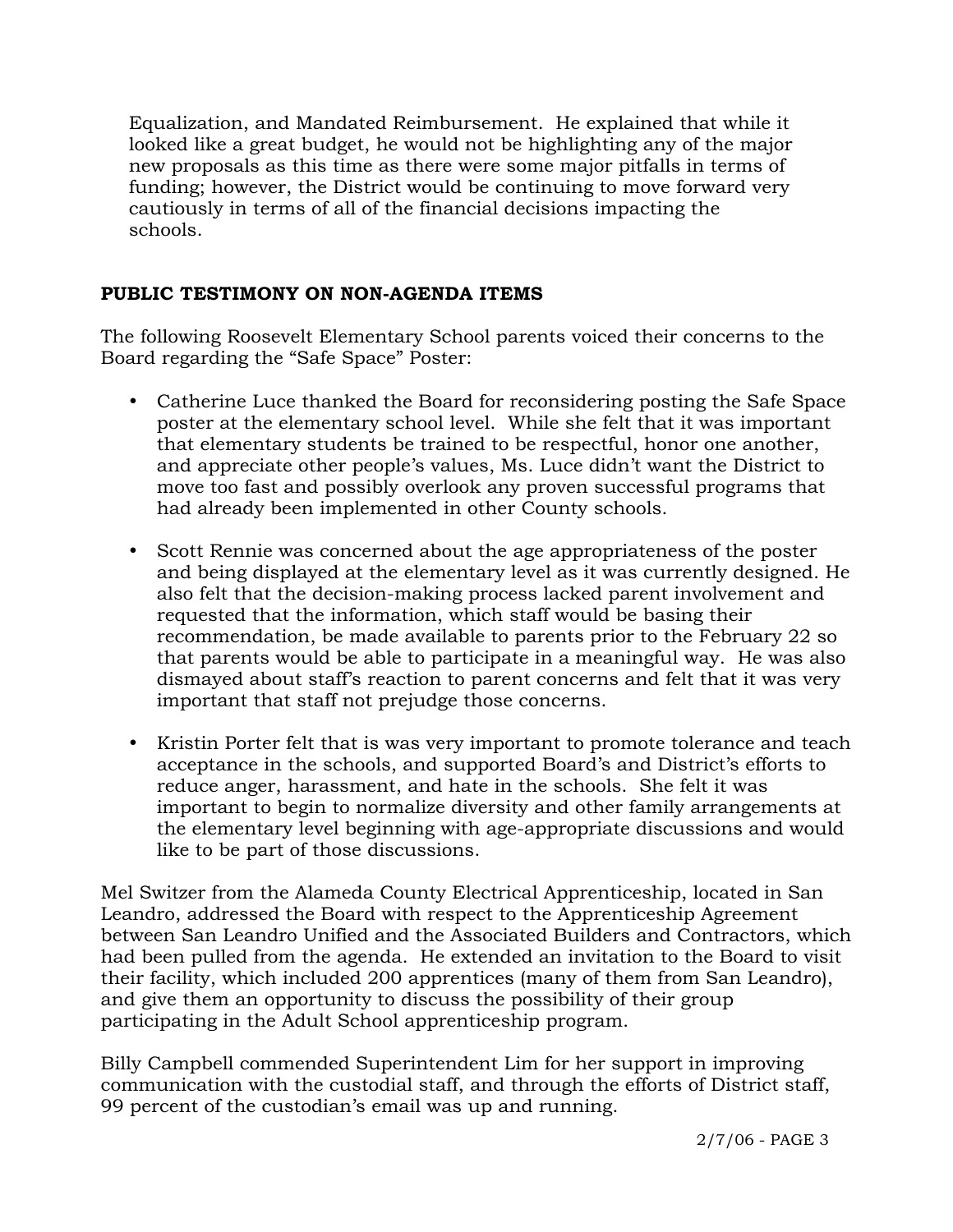# **REPORTS**

- 1) Correspondence Clerk Hague reported receipt of emails from Anne Sanger-Kuzmicky regarding judging Lions Club Event; Christine Gibney regarding the restrooms at Davis Street Day Care; Debra J. Sarver, Harry Likas, Pat Skillen, Linda Madison, Jackie James, Catherine Luce, Pat Rennie, Lori King, David and Deborah Williams, J. James, Carol Brown, Jim Lovig, and Jeff Kunz regarding the "Safe Space" poster; Elisabeth Huffmaster regarding teacher salaries; Carol Alvarez regarding the SLHS Crab Feed; Heidi Finberg regarding the Dale and Donna Reed Event; and Mary Styner regarding the Business Academy Competition.
- 2) Superintendent's Report Superintendent Lim reported that:
	- District staff had responded to all but two Board reported email correspondences and those would be addressed this week, adding that a letter to the parents had been distributed explaining any misconceptions, and to share the District's direction and plan of reconvening the Secondary Safe Schools Support Team on February 15 and the Elementary Safe Schools Support Team on February16 to discuss the issues, review the feedback from tonight's meeting, and all the correspondences that had been received in preparation for the their Board presentation on February 22.
	- Collaborative Action Research for Equity (CARE) teams, comprised of approximately sixty district staff and administrators, met for training to study and examined the best practices in terms of developing culturally responsive teaching. She was unable to attend because she was at the Superintendents' Symposium; however, Cabinet reported that it was an "outstanding day" and participants were very pleased with the work that it undertook.
	- At the Superintendents' Symposium, Ms. Lim said that she learned so much and brought back some ideas on how to improve our Board meetings. She would be giving a training with the Leadership Team regarding the five dysfunctions of a team including what collaboration is, holding people accountable, not being afraid to debate, but to debate, move on and develop action.
	- Ms. Lim reported that Ray Davis, Amy Furtado, and her presented the general information Measure A Fact Sheet along with the San Leandro High School Measure A Fact Sheet at the Chamber luncheon on February 2.

 The second set of the general information of the Measure A Fact Sheet and samples of the each of the sites' fact sheet have been translated I into Spanish, and were available, noting Chinese translations were upon request.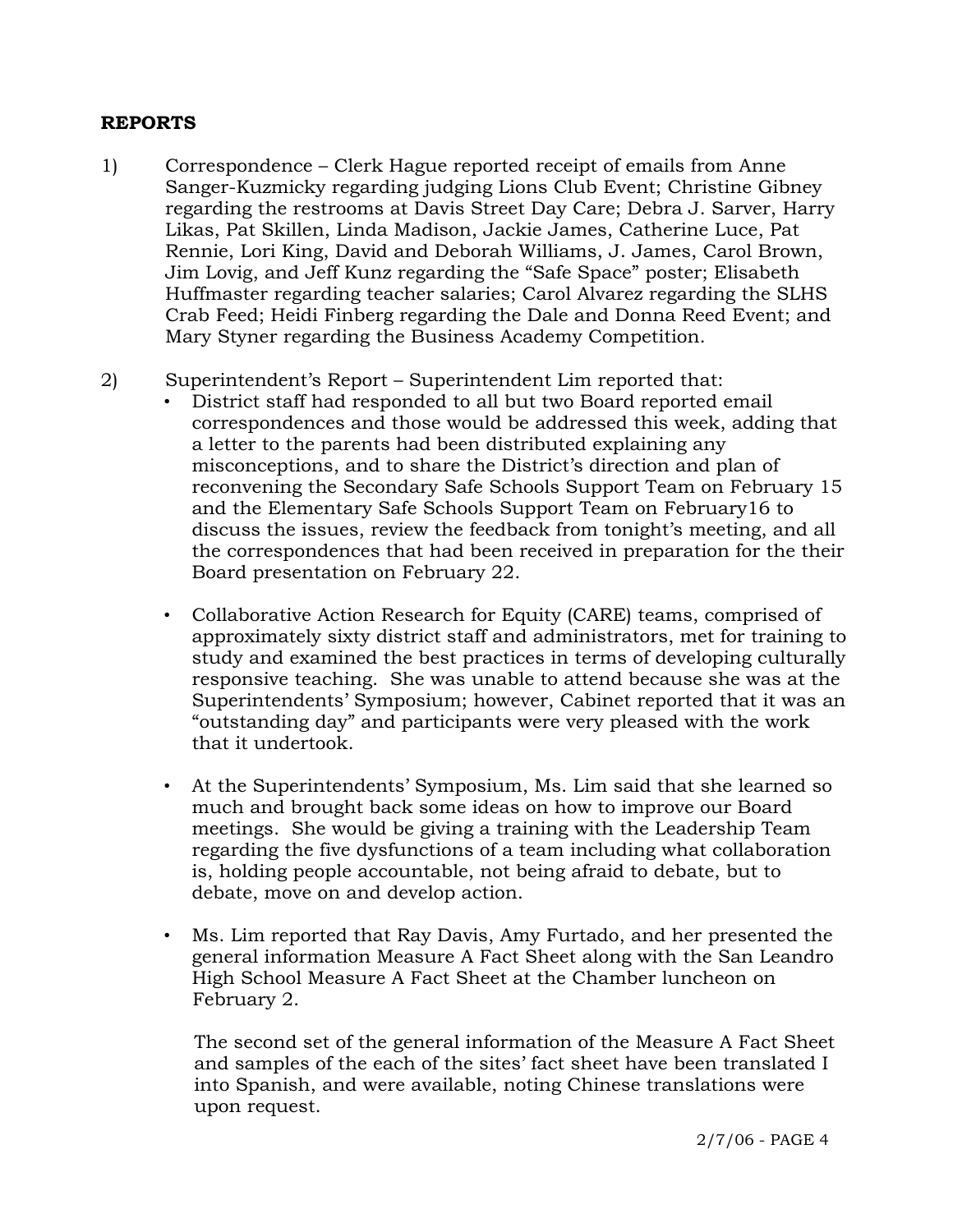- The WASC team would be visiting San Leandro High School the week of February 27 through February 29 with a reception on Sunday, February 26, giving the Board and staff an opportunity to meet the team and hear about the process.
- Ms. Lim has received the 2006 ACSA Valuing Diversity Award and her name would be moved forward to the state and hopefully to the national level.
- 3) Board Committee Reports
	- Communication Mr. Cassidy said that they met on February 3 and reviewed previously discussed items such as the development of the elementary school fact sheets, press release related to the middle school orientation in February, other opportunities to generate more favorable publicity for the school district, and newsletter to parents, staff and Chamber members.

 Other items discussed included disseminating information in the S.L. Times to the public as a less expensive alternative to the original  *Focus*, with staff drafting such a document for the Communication Committee's review, and then the Superintendent would include it in her *Confidentially Speaking* for Board feedback. The committee was working on a story board for the remaining informational pieces and would report back with a proposal. They discussed the Fiscal Blueprint distribution, reporting that it had already been sent to the homeowners and City commissioners. In an effort to promote the blueprint to the community, Mr. Cassidy provided a copy of a letter he had drafted, for President Cutter's signature, to be published in the S.L. Times to the Board for their comments and suggestions. He also reported that he had worked on a PowerPoint presentation combining some of the materials of previous community forum workshops with the Measure A Fact Sheet information and he had given it to staff and legal counsel for their review, at which time, copies would be given to each Board member by CD ROM as a useful tool in discussing the issues.

• Facilities/Technology – Mrs. Cutter said that the committee met twice since the last Board meeting. On January 23, the committee was updated on Jefferson, stating that it would probably be another two months until students could play on the field. Director of Facilities and Operations, Mike Murphy, was working with the City regarding bus and truck accessibility through the parking lot as well as educating the parents on parking procedures.

February 2, the committee received an update on the John Muir Middle School and Wilson Elementary School student traffic turnout,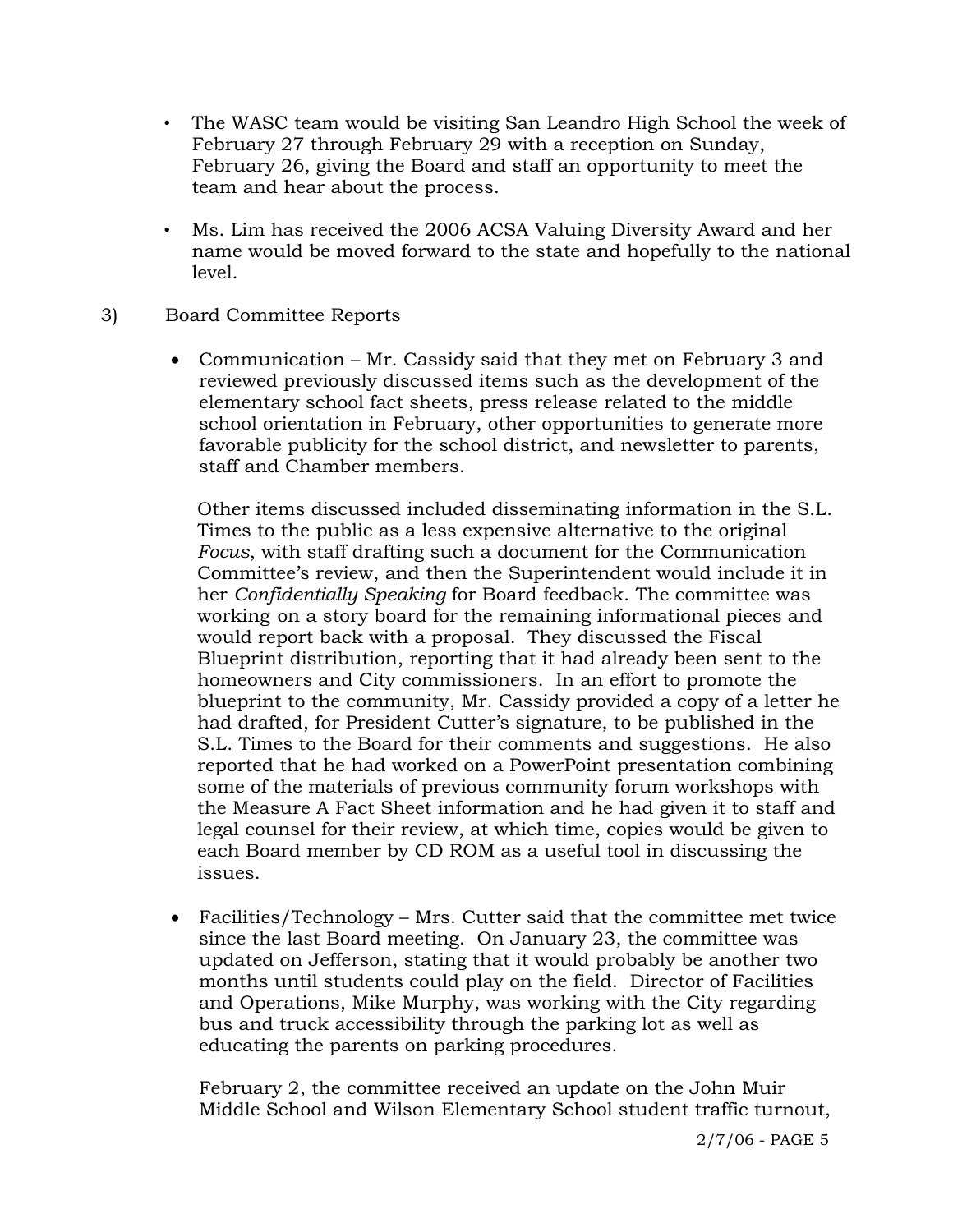with the possibility of a joint use effort with the City. They also developed their actions/steps for their goals supporting the Superintendent's goals and discussed the Master Plan Study recommendation, which was on the agenda tonight for discussion and consideration, including a recommended five Board workshops: three would educate the Board on a potential November bond, including the timeline, funding priorities, and different scenarios, and two public forums would involve the public in the process of exploring the facilities' needs of the District. Mrs. Cutter said that during her comments she would like to poll the Board's availability for a February 23 date for the first Board workshop, followed by one in March and April, and two community forums May or June.

- Policy Ms. Perry said that the Policy Committee met on January 23 and discussed the high school graduation requirements concerning the California High School Exit Exam (CAHSEE). The committee was bringing forward Board Policy 6146.1 (a-g) which provides for the issuance of "certificates of completion" in lieu of a high school diploma for those students who have otherwise met all graduation requirements with the exception of passing both parts of the CAHSEE for consideration tonight. She noted that the Governor recently signed SB 517 which includes specific requirements for a diploma to be given to Special Education students without having passed the CAHSEE and that requirement would be incorporated in the District's ARs which Assistant Superintendent Cathey was currently working on. Ms. Perry also reported receiving two CSBA advisories regarding this general issue and SB 517. If the Board was interested in receiving a copy, please let her know.
- 7) Board Representatives' Reports
	- Eden Area Regional Occupational Program Mr. Richards said the committee met on February 2 and discussed the impact of the Governor's budget on ROP, and acknowledged DECA regional award winners, thirty-two of which were from San Leandro High. They also discussed allocation of ADA based on hours of attendance, budget timeline, and reorganization of the counsel where Hayward Trustee Myrna Truhill was elected as chair, and Trustee Richards as vice chair.

President Cutter requested that 3.6-C be pulled for clarification. Ms. Perry asked that 1.1-C and 1.3-C be pulled for minor corrections; Mr. Cassidy requested that 1.2-C also be pulled.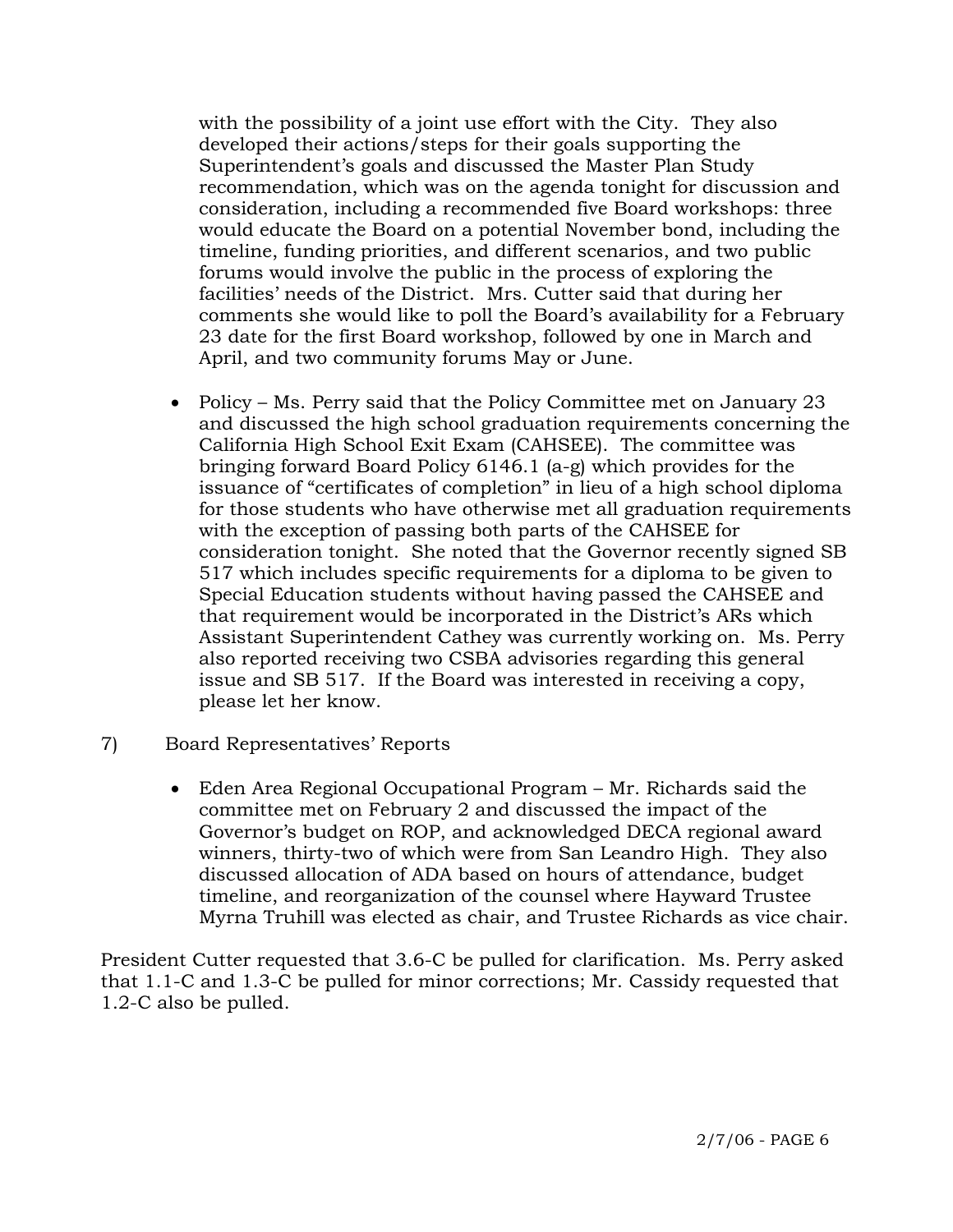# **CONSENT ITEMS**

## Human Resources

2.1-C Acceptance of Personnel Report

# Educational Services

- 3.1-C Acceptance of Donations
- 3.2-C Recommendation from Administrative Panel for Expulsion for student E15-05/06.
- 3.3-C Recommendation from Administrative Panel for Expulsion for student E20-05/06.
- 3.4-C Recommendation from Administrative Panel for Expulsion for student E22-05/06.
- 3.5-C Recommendation from Administrative Panel for Expulsion for student E24-05/06.
- 3.7-C Consolidated Application, Part II
- 3.8-C Discard Old Library Books at Wilson Elementary School

# Business, Operations and Facilities

- 4.1-C Intra-Budget Transfers
- 4.2-C Joint Use Agreement for Use of Shared Teachers Education Facility between Chabot-Las Positas Community College District and San Leandro Unified School District
- 4.3-C Joint Use Agreement for Use of Shared Teachers Education Facility between Child Family & Community Services and San Leandro Unified School District
- 4.4-C E-Rate Bid for Local Area Networks for McKinley and Wilson Elementary Schools

On a motion made by Mr. Richards and seconded by Ms. Perry, the Board approved remaining the consent items by a 7-0 vote.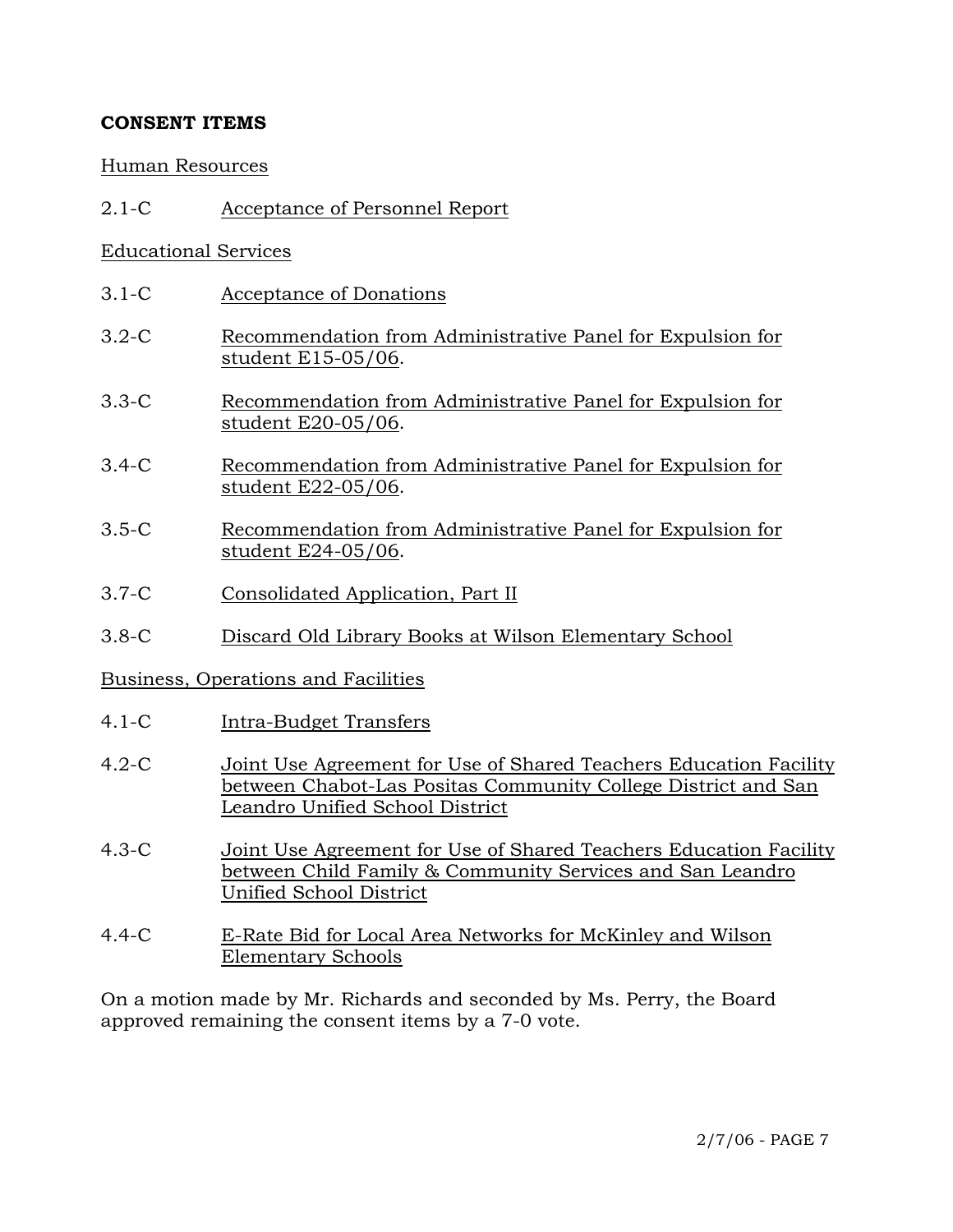#### Business, Operations and Facilities

# 3.9-C Apprenticeship Agreement Between San Leandro Unified School District and Associated Builders and Contractors

This item was pulled from the agenda.

#### General Services

## 1.1-C Approval of Board Minutes – January 4, 2006

Ms. Perry noted that at the bottom of the page seven of the minutes, "Mrs. President" should read "Mrs. Cutter.

On a motion made by Mr. Davis and seconded by Ms. Perry, the Board approved the Board minutes of January 4, 2006, as amended, by a 7-0 vote.

#### 1.2-C Resolution #06-04, Board Compensation – Ray Davis

Mr. Cassidy asked that Board members provide more clarifying specifications when asking for compensation with regards to "hardship", for those who may not know the reason this explanation satisfied the hardship standard.

Ms. Perry explained that when the Policy Committee had reviewed the policy, it was their decision to leave it to the discretion of the Board member and if there was a need, at the time of the request, the Board would ask clarifying questions for the trustee to answer.

On a motion made by Mr. Cassidy and seconded by Mrs. Hague, the Board approved Resolution #06-04, Board Compensation - Ray Davis by a 7-0 vote.

# 1.3-C Resolution #06-05, Career and Technical Education Week

Ms. Perry noted that the resolution number 06-05 was not typed on the copy of the resolution that was in the Board packet.

On a motion made by Ms. Perry and seconded by Mr. Richards, the Board approved Resolution #06-05, Career and Technical Education Week, as amended, by a 7-0 vote.

Human Resources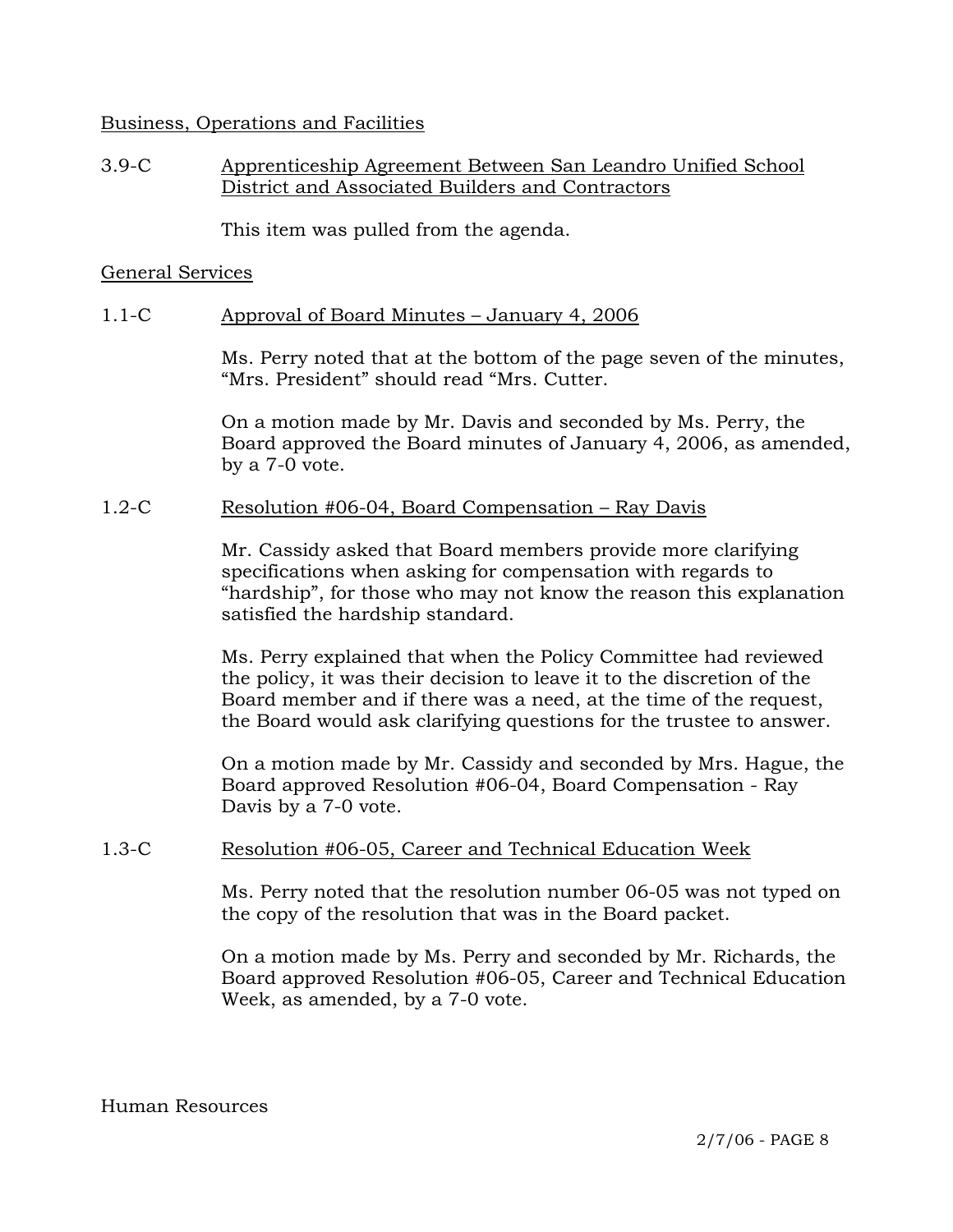# 3.6-C Reconsideration of expulsion for student E21-05/06

Mrs. Cutter reported that the Board met in closed to session to reconsider their decision and reviewed the evidence and that they confirm their original expulsion recommendation.

On a motion made by Mrs. Cutter and seconded by Mr. Davis, the Board approved to reconsider the expulsion and confirmed the original expulsion recommendation for student E21-05/06.

## **CONFERENCE ITEMS**

#### General Services

## 1.1-CF Board Policy 6146.1 (a-g) High School Graduation Requirements

The Board discussed and considered adopting Board Policy 6146.1 (a-g) High School Graduation Requirements.

Assistant Superintendent Cindy Cathey explained that districts had the option of offering a Certificate of Completion in lieu of a high school diploma for those students who had otherwise met all graduation requirements with the exception of passing both parts of the California High School Exit Exam (CAHSEE), and that the proposed policy provided for the issuance of such a certificate allowing students to participate in graduation activities and the graduation ceremony. She also noted that the passing requirement of the CAHSEE for the class of 2006 and later, had been added to the policy, which had not been addressed previously.

Mr. Cassidy asked if the District saw any conflict with state law by offering a Certificate of Completion to those students who had not passed both portions of the high school exit exam.

Mrs. Cathey didn't think there would be a conflict, reporting that from the districts polled, all but one locally offered this option, adding that the California School Boards' Association also recommended this as an option.

Responding the Mrs. Hague, Ms. Cathey said that as state law changes, the District would revisit this policy to make sure that the District was aligned to the Ed Code and state law.

On a motion made by Mr. Davis and seconded by Ms. Perry, the Board adopted Board Policy 6146.1 (a-g) High School Graduation Requirements by a 7-0 vote.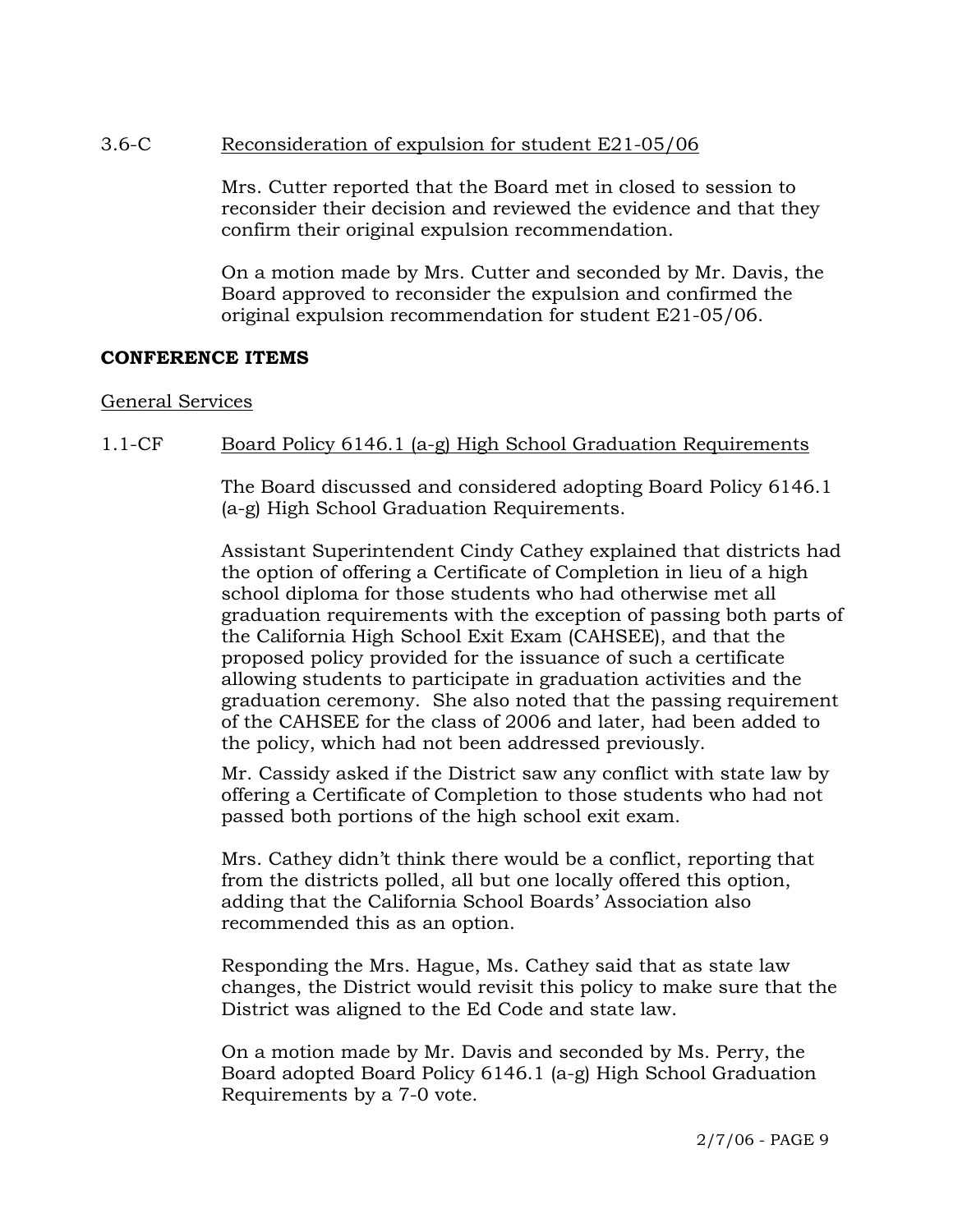Mrs. Cutter felt that adding this option to the requirement was a very fair thing to do for the students.

#### Business, Operations and Facilities

#### 4.1-CF District-wide Facilities Master Plan Study

The Board discussed and considered approving a District-wide Facilities Master Plan.

Mr. Glaster said that because of a very important facilities conference in Sacramento the week of February 20, he was suggesting that the first Board workshop be scheduled after that so all the necessary information impacting the November bond would be available.

Mrs. Cutter prefaced the discussion by saying that the current Facilities Master Plan needed to be updated, and staff was recommending a "start-up" contract, on a time and materials basis, not to exceed \$4,000 with Harris & Associates to prepare for the Board workshop.

Concerns from the Board included the timeline for updating the plan, and the funding source to which Mr. Glaster and Harris & Associates Steve Spire said would be funded out of the facilities fund and might take up to four months to complete.

Mr. Heystek was concerned about duplicating the existing 2003 plan, which involved a very intensive process; the cost, how Harris & Associates would use the information gathered by a previous construction firm to create a new study, and Board input regarding the direction to follow.

Mr. Glaster felt that the document needed refinement in areas such as the dollar amount, specific priorities not being aligned with the community engagement process such as overcrowding, and structural issues, with Mrs. Cutter adding that current information was needed in order to move forward.

To reassure Mr. Heytek, Mr. Davis said that it was not the intension of the Facilities Committee to "reinvent the wheel" and spend a lot of money, and that the committee was recommending that the consultant use the current plan as the foundation and expand from that, and that this was a very minimal contract, looking at additional phases down the road.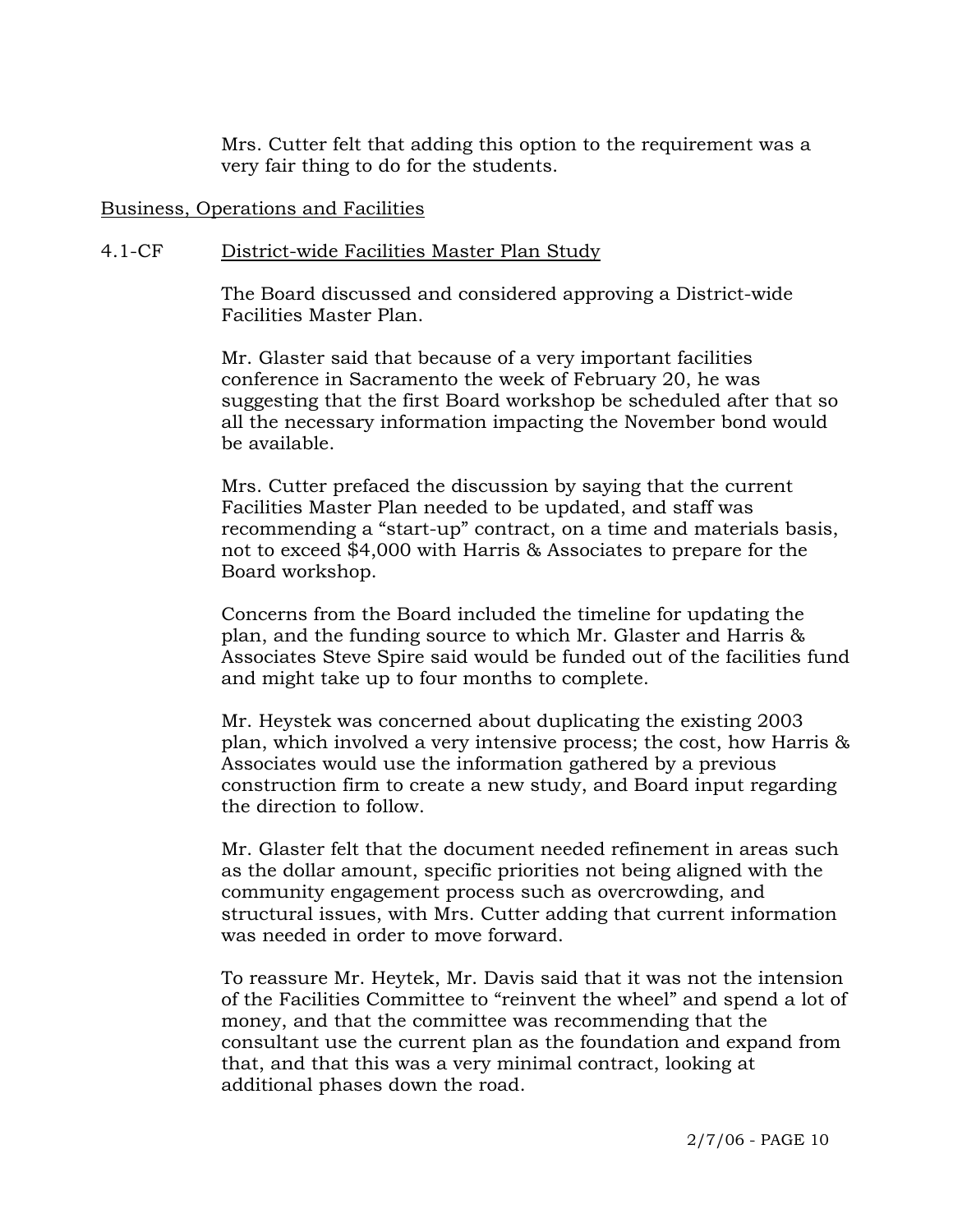Harris & Associates representative Steve Speyer explained they would initially look at the accomplishments of the previous plan, if any of the priorities set in 1997 still needed to be addressed, and if new ideas and focuses became apparent through the workshops, those would be incorporated into the current plan, thus creating a basis for the District's updated plan.

Mr. Cassidy felt that it was important to get as much community engagement as possible and would like to see a more vigorous community outreach including three community meetings, instead of the two meetings outlined in the timeline.

Mrs. Cutter said that future dates and community forums would be discussed at the first Board workshop in February.

Ms. Perry said that the workshops would provide the Board an opportunity to define the scope of services and the direction, adding that it was important to have as much information from the facilities conference in Sacramento as possible before meeting. "This is just the beginning step and we don't want to rush the process."

On a motion made by Ms. Perry and seconded by Mrs. Hague, the Board approved the recommendation of a "start up" contract, on a time and materials basis, not to exceed \$4,000 with Harris & Associates to prepare for Board workshop by a 6-1 vote. Mr. Heytsek voting no.

# **ADDITIONAL SUGGESTIONS AND COMMENTS FROM BOARD MEMBERS**

- Mrs. Cutter polled the Board on their availability for a February 27 Board workshop. It was the consensus to schedule a Board Workshop on February 27, 2006, 6 p.m. at the District Office.
- Mr. Davis said that he was completing his order for shirts and jackets.
- Ms. Perry reported that she, along with San Leandro High School Principal Amy Furtado, addressed the United Parents on Measure A. Trustee Cutter was also in attendance. She attended the BTSA Advisory Council meeting on February 1, discussing the changes in the BTSA program. When the minutes are available she will forward them on. The MACSELPA will be meeting on February 15, and the next Alameda School Boards' Association meeting will be February 16 where they will be discussing Proposition 82: *The Preschool For All Initiative* and the Alameda County Early Care and Education For All Countywide Effort focusing on the impact to local school districts.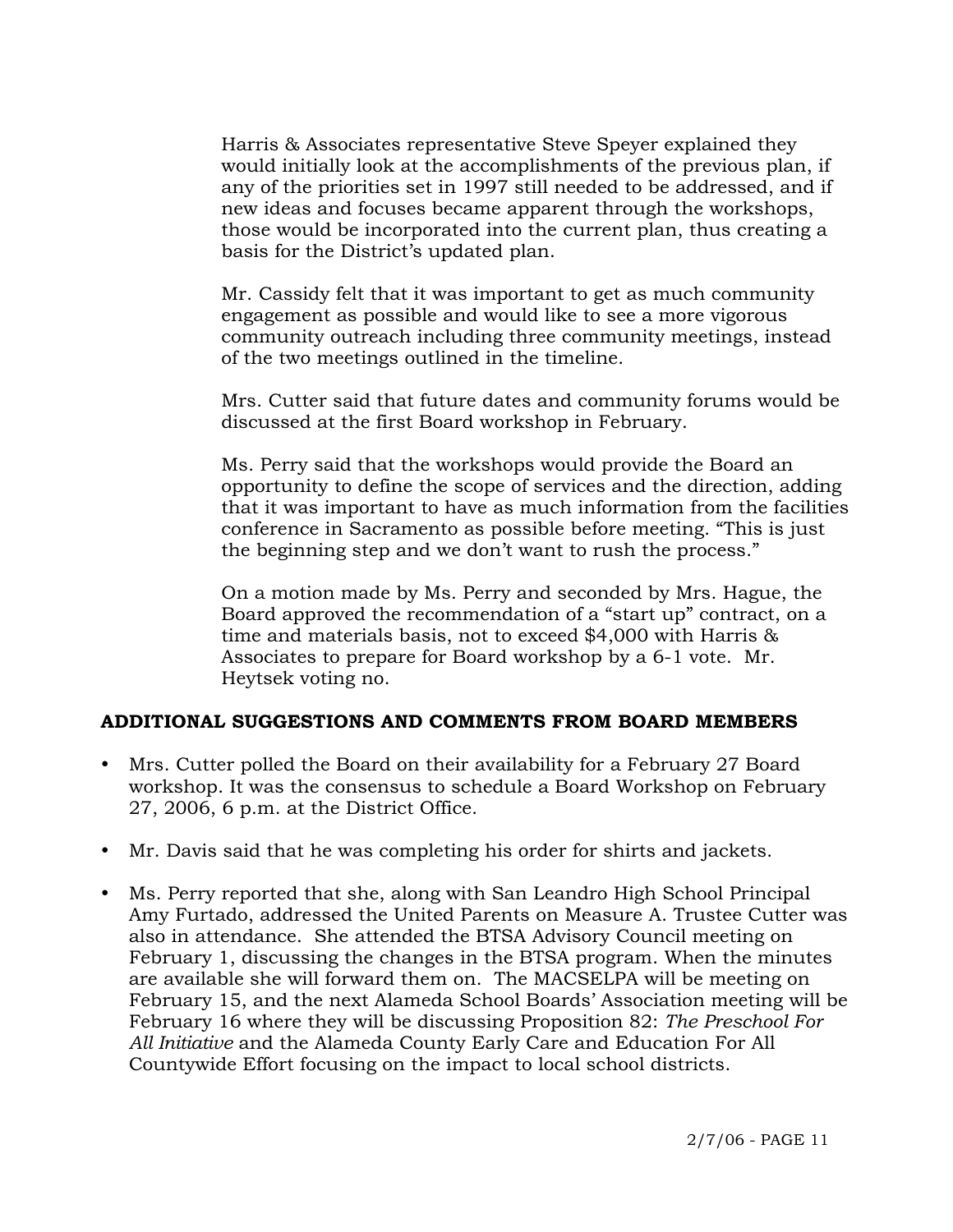- y Mrs. Hague announced that April 21 is opening night for *Suessical* at the high school. She attended San Leandro High School's coaches crab feed, and commended Principal Furtado on her handling of the very difficult challenges she faced last week.
- Mr. Cassidy spoke to the Broadmoor parents on some background information on Measure A, noting that Mrs. Cutter was present. He requested, and there was Board consensus, that the Advocacy Committee draft a resolution supporting the City business license fee, adding that he had asked Heidi Finberg for some information related to that. While researching information for the *Fiscal Blueprint* and the history of the San Leandro community, Mr. Cassidy drew the Board's attention to a headline article, "*School Support Taxes Illegal*" that appeared in *The Morning News* on August 31, 1971, and another article that appeared the same day, "*Suggestions for Schools to Fight Racial Bias*" regarding a report that was issued on prejudices in San Leandro stating that at that time, "Of the 10,000 students attending San Leandro's 16 primary and secondary schools, white students total 9,752; black students total 21", with Mr. Cassidy noting that "times have changed." He commended the Superintendent for advancing many of the District's diversity issues today. On February 28 he would be speaking at the Mulford Gardens Homeowners Association, and asked Trustee Davis, Garfield principal Jan Huls and perhaps a parent to join him, adding that Larry Norry, the association president, had written an article against Measure A in their newsletter.
- Mrs. Cutter would be attending the early childhood conference in April on the "Preschool For All Initiative", adding that while she agreed with the concept, it lacked determining factors, process, and specifics. She also attended the coaches crab feed.